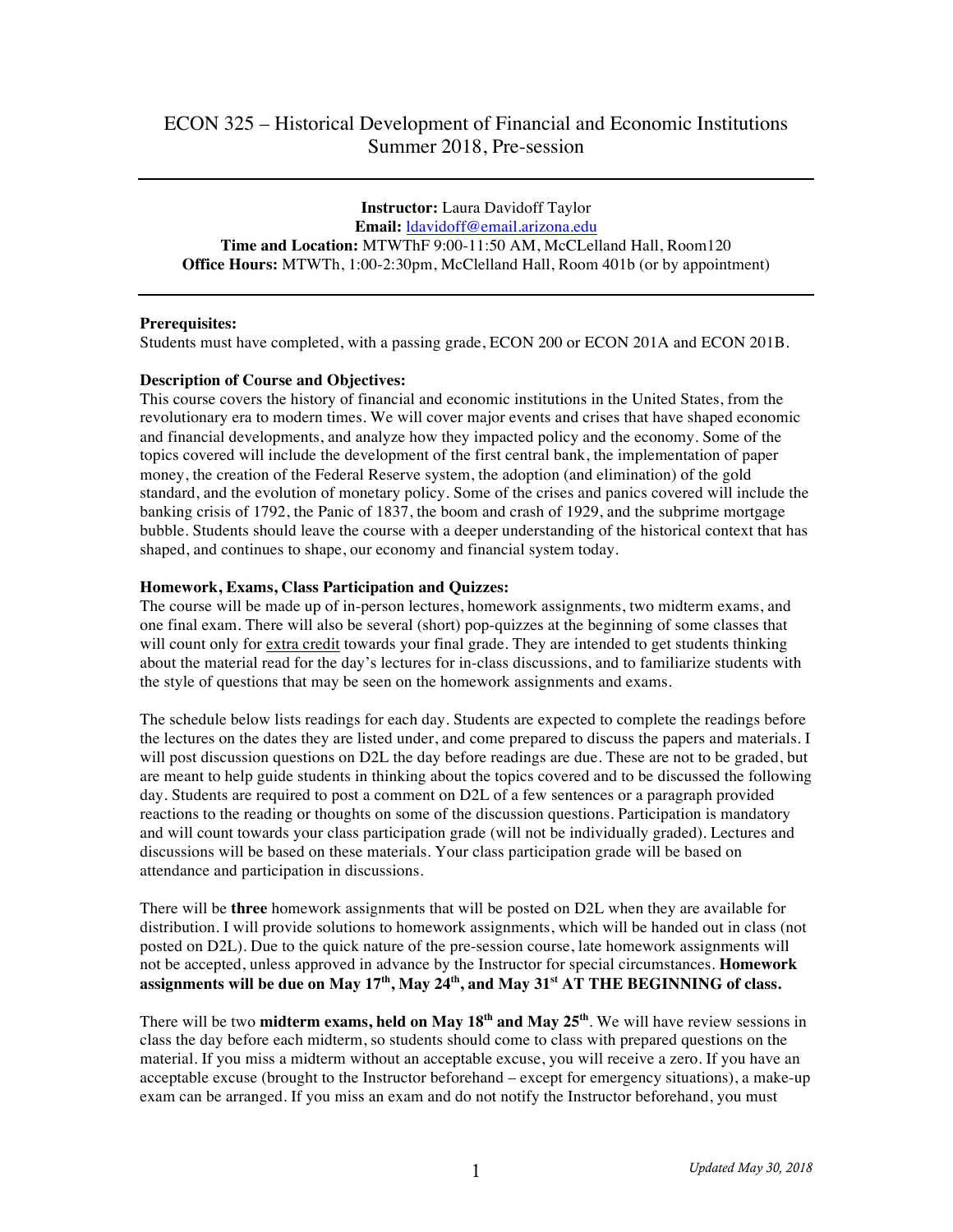have a document (doctor's note, etc.) explaining why you missed class and were not able to let the Instructor know in advance.

There will be a **final exam for the course on June 1st**. The exam will be cumulative, but will mostly cover material after the midterm. Like for the midterm, we will hold an in-class review session on May  $31<sup>st</sup>$ .

If you have to miss a class, I strongly urge you to get notes from another student. Summer courses move quickly, and missing even one class will put you far behind in the material. If you would like to appeal your grade on an exam, you must do so within 24 hours of the instructor handing back the graded exam/providing your exam grade.

## **Grade Policy:**

10% Class Participation 20% Homework 35% Midterm Exams (2) 35% Final Exam Extra Credit: Pop-Quizzes in Class

### **Summary of Important Dates:**

Homework Assignments Due: May  $17<sup>th</sup>$ , May  $24<sup>th</sup>$ , May  $31<sup>st</sup>$ . Midterm Exam #1: May 18<sup>th</sup> Midterm Exam  $#2$ : May  $25<sup>th</sup>$ Final Exam: June 1st

### **Topic Schedule and Reading Guide**

*See reading list at end of syllabus for full citations.*

## **Week 1**

| May 14, 2018 | Course Overview and Context<br>Introduction to:<br>Financial Background (terminology and concepts)<br><b>Financial Crises</b>                      |
|--------------|----------------------------------------------------------------------------------------------------------------------------------------------------|
|              | The Modern Financial System in the U.S.<br>The Financial Revolution of 1790-1792                                                                   |
|              | Sylla, Richard (2010).                                                                                                                             |
|              | <i>Recommended, not required: Reinhart and Rogoff (2011), Chapter 1 (pp.</i><br>33-45). Available online via UA Library's website.                 |
| May 15, 2018 | Hamilton and the First Central Bank; First U.S. Crisis (1792)<br>History of Paper Money                                                            |
|              | Readings:<br>Grubb (2006).<br>https://www.philadelphiafed.org/-/media/publications/economic-<br>education/ben-franklin-and-paper-money-economy.pdf |

Sylla, Wright & Cowen (2009).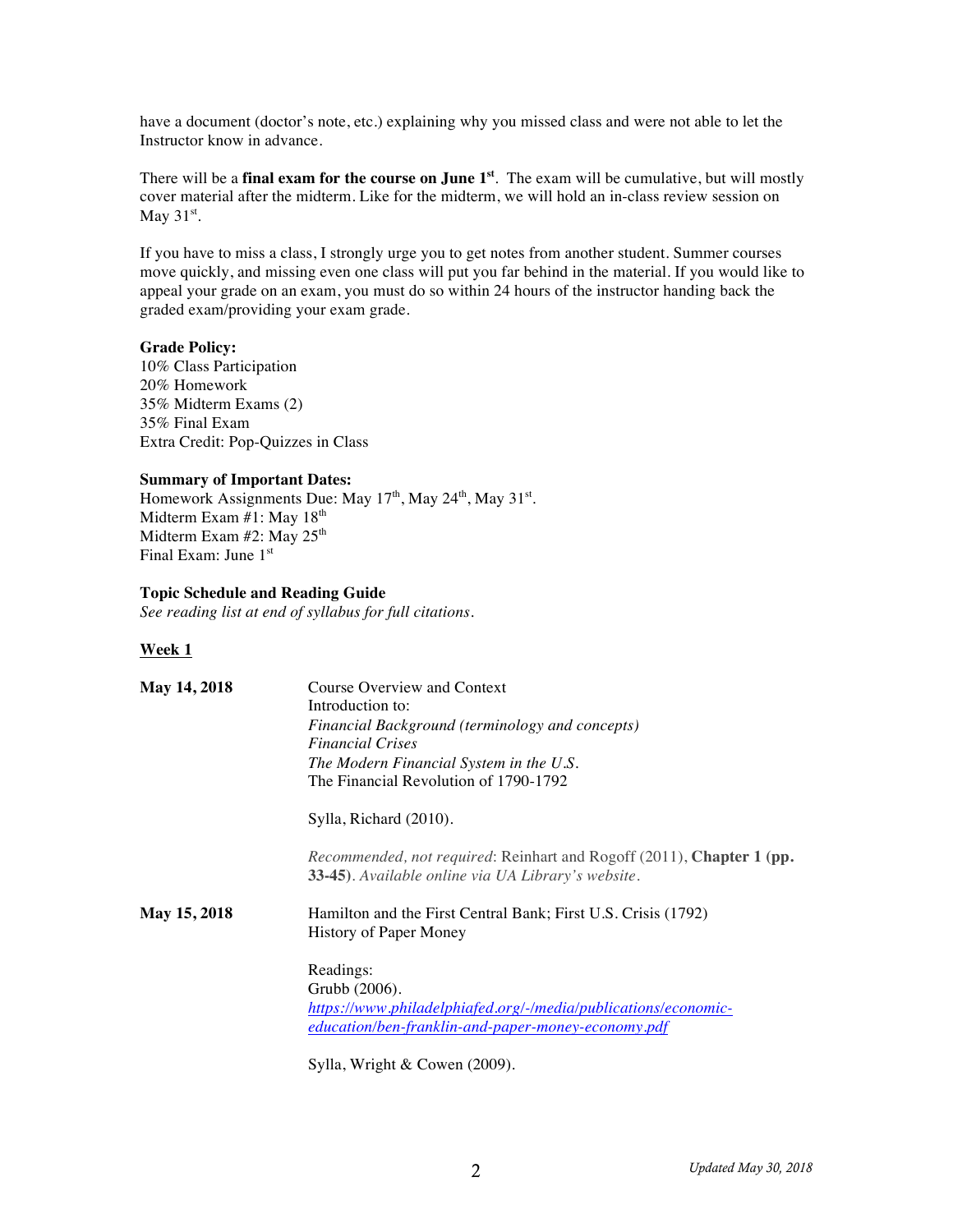|              | Not required: Hamilton, Alexander (1790). Report on a National Bank.<br>https://founders.archives.gov/documents/Hamilton/01-07-02-0229-0003                           |
|--------------|-----------------------------------------------------------------------------------------------------------------------------------------------------------------------|
| May 16, 2018 | Early Banks and Financial Markets<br>The Bank War and Panic of 1837                                                                                                   |
|              | Readings:<br>Sylla (1998)                                                                                                                                             |
| May 17, 2018 | HOMEWORK #1 DUE at the beginning of class.                                                                                                                            |
|              | <b>Slavery and American Agriculture</b><br>"Free Banking"<br>Panic of 1857                                                                                            |
|              | Review for Midterm #1                                                                                                                                                 |
|              | Readings:<br>Rolnick and Weber (1983)<br><b>Wright (2003)</b>                                                                                                         |
| May 18, 2018 | <b>MIDTERM</b> #1 (first half of class)                                                                                                                               |
|              | Civil War: Financing and Economic Consequences                                                                                                                        |
|              | Reading: The Civil War Disaster. Book excerpt by Price Fishback and Carl<br>Kitchens from unpublished manuscript.                                                     |
|              | *Discussion question responses not required on test days                                                                                                              |
| Week 2       |                                                                                                                                                                       |
| May 21, 2018 | <b>National Bank Era</b><br><b>Gilded Age Financing</b>                                                                                                               |
|              | Reading: White (2003); and<br>Posted on D2L: pages 493-495; 502-507; 514-516 in Chapter 18 of Atack<br>and Passell book.                                              |
| May 22, 2018 | <b>Gilded Age and Railroad Financing (continued)</b>                                                                                                                  |
|              | Reading: Chapter 16 in Atack and Passell book (on D2L)                                                                                                                |
| May 23, 2018 | Railroads & Land Grants; Industrial Revolution; Panic of 1873; Gold<br><b>Standard</b>                                                                                |
|              | Readings:<br>Bordo (1981); Fishback & Kitchens unpublished chapter on U.S. Industrial<br>Production (on D2L); Hughes $& Can Ch. 17$ on industrial growth (on<br>D2L); |
| May 24, 2018 | HOMEWORK #2 DUE at the beginning of class                                                                                                                             |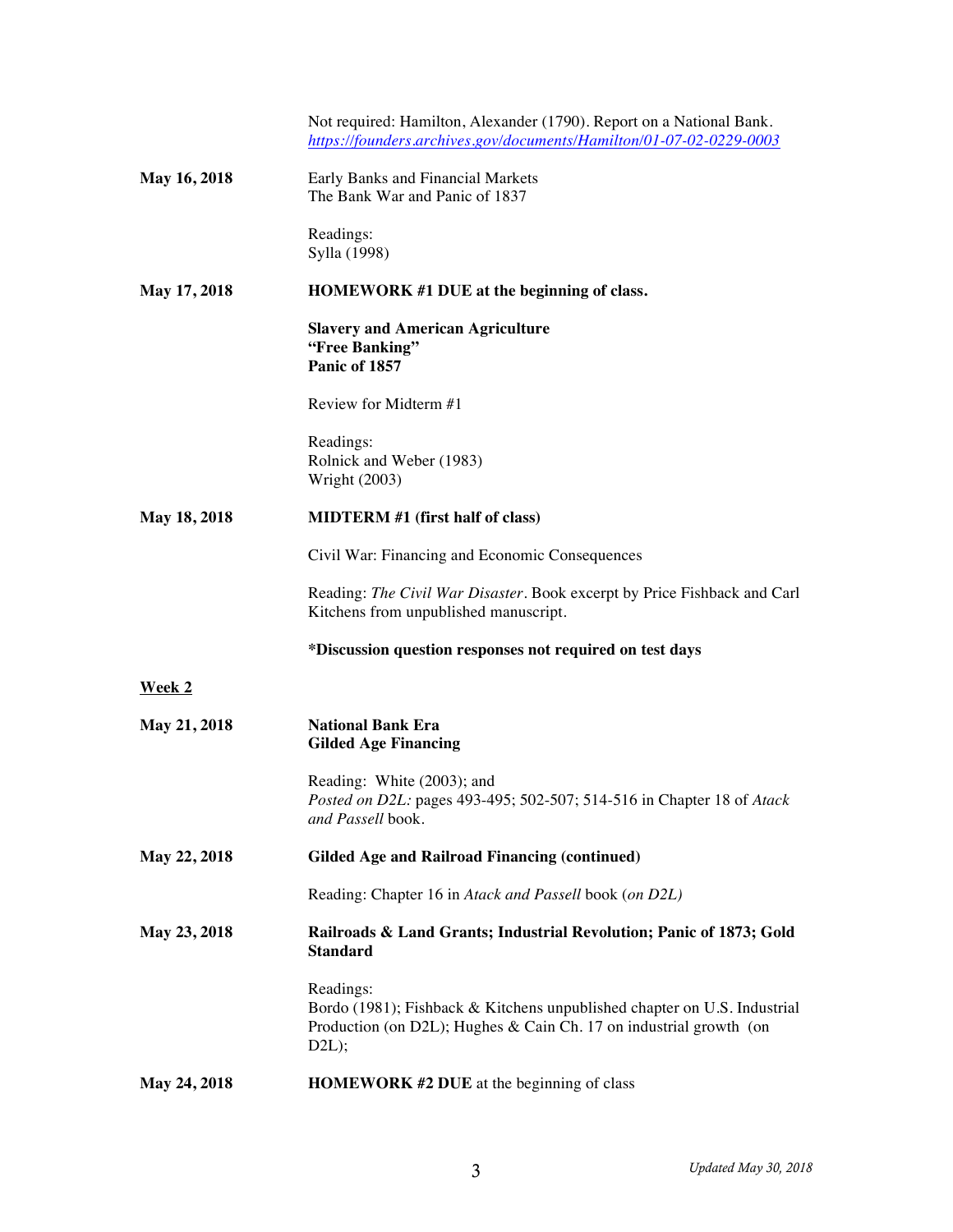|                     | <b>Gold Standard; Panic of 1907; Financial Capital</b><br>Midterm Review of Material to Date                                                         |
|---------------------|------------------------------------------------------------------------------------------------------------------------------------------------------|
|                     | Readings: DeLong (1991); Atack & Passell, selected pages from Ch. 18<br>$(516-520)$ , posted on D2L                                                  |
| May 25, 2018        | <b>MIDTERM</b> #2 (first half of class)                                                                                                              |
|                     | <b>Federal Reserve</b>                                                                                                                               |
|                     | Reading: Carlson & Wheelock (2018)                                                                                                                   |
|                     | *Discussion question responses not required on test days                                                                                             |
| <b>Week 3</b>       |                                                                                                                                                      |
| May 28, 2018        | <b>NO CLASS - MEMORIAL DAY</b>                                                                                                                       |
| May 29, 2018        | The Federal Reserve; WWI and Big Government; 1929 Crash                                                                                              |
|                     | Readings: White (1990);<br>Hughes & Cain – Ch. 22, on the Command Economy and WW1 (on D2L);<br>Atack & Passell, selected pages from Ch. 20 (on D2L)  |
| May 30, 2018        | <b>Great Depression &amp; New Deal Programs</b>                                                                                                      |
|                     | Readings: Romer (1993); Wheelock (1992)<br>Hughes & Cain: chapter 25 (New Deal) – posted on D2L                                                      |
| May 31, 2018        | <b>HOMEWORK #3 DUE at the beginning of class</b>                                                                                                     |
|                     | <b>Subprime Mortgage bubble and Global Financial Crisis</b>                                                                                          |
|                     | <b>If time: Banking and Globalization; Recent Legislative Changes; New</b><br><b>Frontiers in Financial Tools and Institutions</b>                   |
|                     | Final exam review                                                                                                                                    |
|                     | Readings: Neal (2009): Lessons from history (on D2L)<br>Aliber and Kindleberger (2015): chapter on Lehman collapse (on D2L)<br><b>Mishkin</b> (2011) |
| <b>June 1, 2018</b> | <b>FINAL EXAM</b>                                                                                                                                    |

# **Reading List:**

Atack, Jeremy and Peter Passell (1994). *A New Economic View of American History* (2nd edition). WW Norton & Company. Selected pages posted on D2L

Berentsen, Aleksander and Fabian Schär (2018). "A Short Introduction to the World of Cryptocurrencies."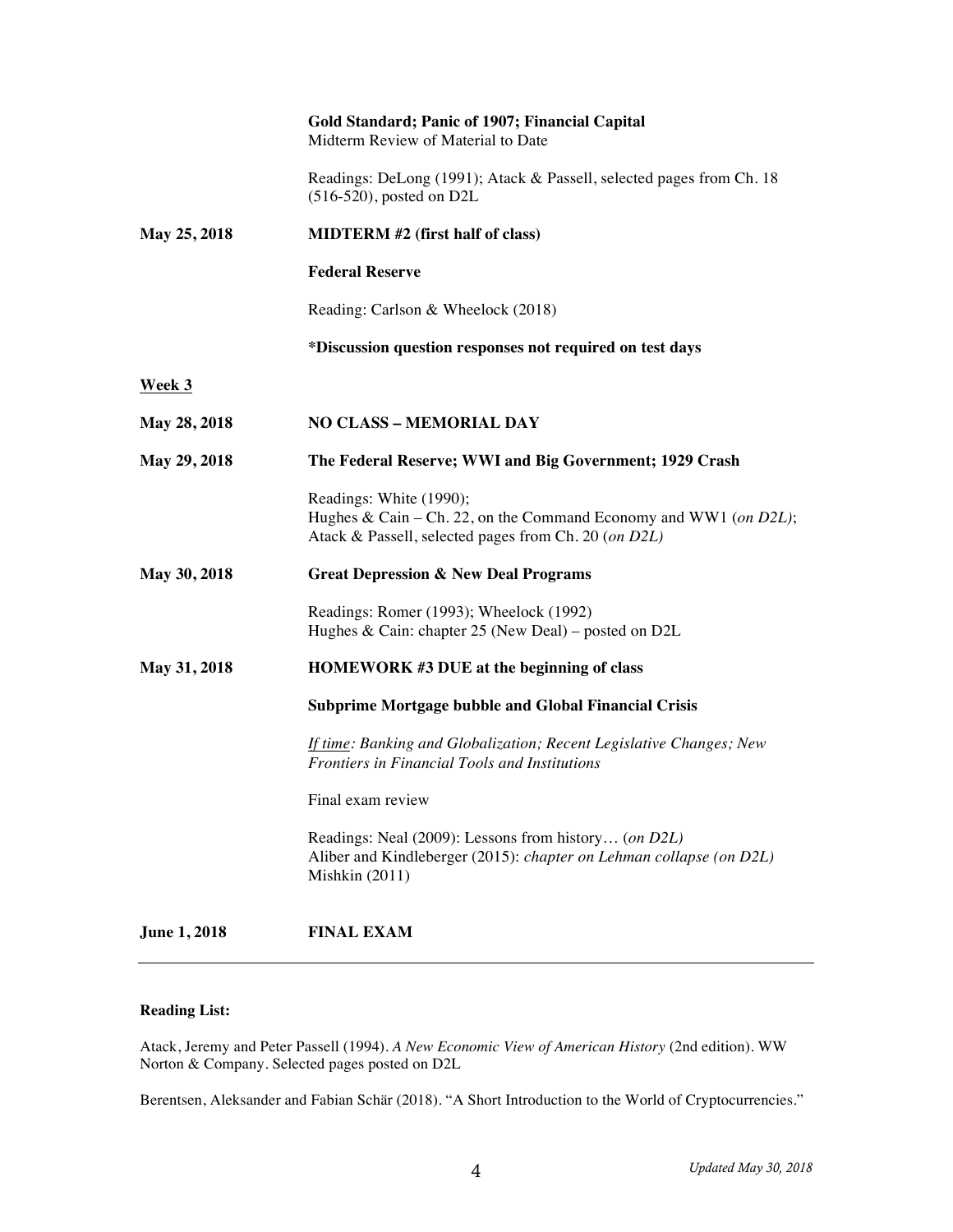Federal Reserve Bank of St. Louis *Review*, First Quarter (2018), 100(1), pp.1-16. https://files.stlouisfed.org/files/htdocs/publications/review/2018/01/10/a-short-introduction-to-the-worldof-cryptocurrencies.pdf

Bordo, Michael (1981). *The Classical Gold Standard: Some Lessons for Today*. Federal Reserve Bank of St. Louis. https://files.stlouisfed.org/files/htdocs/publications/review/81/05/Classical\_May1981.pdf

Carlson, Mark and David Wheelock (2018). "Furnishing an "Elastic Currency": The Founding of the Fed and the Liquidity of the U.S. Banking System. Federal Reserve Bank of St. Louis Review, First Quarter 2018, pp. 17-44. https://research.stlouisfed.org/publications/review/2018/01/10/furnishing-an-elasticcurrency-the-founding-of-the-fed-and-the-liquidity-of-the-u-s-banking-system

Fishback, Price and Carl Kitchens, "The Civil War Disaster," in *Far More Boom and Bust: An Introduction to the Business Cycle in American History*. Unpublished Manuscript (2011). Posted on D2L.

Grubb, Farley (2006). *Benjamin Franklin and the Birth of Paper Money*. Federal Reserve Bank of Philadelphia. Accessed at: https://www.philadelphiafed.org/-/media/publications/economic-education/benfranklin-and-paper-money-economy.pdf

Mishkin, Frederic S. "Over the Cliff: From the Subprime to the Global Financial Crisis," Journal of Economic Perspectives Vol. 25, No. 1 (Winter 2011), pp. 49-70.

Neal, Larry. "Lessons from history for the twenty-first century," *in* Jeremy Atack and Larry Neal, eds., *The Origins and Development of Financial markets and Institutions: From the Seventeenth Century to the Present* (New York: Cambridge University Press, 2009), 450-464.

Reinhart, Carmen M., and Kenneth S. Rogoff. This Time Is Different: Eight Centuries of Financial Folly, Princeton University Press, 2011. *Available online via UA Library.*

Rockoff, Hugh "Money, Prices and Banks in the Jacksonian Era," in Stanley Engerman, A Reinterpretation of American Economic History (1972).

Rolnick, Arthur J. and Warren E. Weber, "New Evidence on the Free Banking Era," American Economic Review 73:5 (December 1983), pp. 1080-1091.

Romer, Christina D. "The Nation in Depression." *The Journal of Economic Perspectives* 7, no. 2 (1993): 19-39. http://www.jstor.org/stable/2138198.

Snowden, Kenneth, "The Evolution of Interregional Mortgage Lending Channels, 1870-1940: The Life Insurance-Mortgage Company Connection," in Naomi R. Lamoreaux and Daniel M.G. Raff, eds., *Coordination and Information: Historical Perspectives on the Organization of Enterprise* (Chicago: University of Chicago Press for NBER, 1995), 209-55.

Sylla, Richard. "U.S. Securities Markets and the Banking System, 1790-1840," Federal Reserve Bank of St. Louis Review (May/ June 1998), Vol. 8. No 3, pp. 83-98.

Sylla, Richard. 2010. *Financial Foundations: Public Credit, the National Bank, and Securities Markets*, NBER Chapters, in: Founding Choices: American Economic Policy in the 1790s, pages 59-88 National Bureau of Economic Research, Inc. Accessed at: http://www.nber.org/chapters/c11737

Sylla, R., Wright, R., & Cowen, D. (2009). Alexander Hamilton, Central Banker: Crisis Management during the U.S. Financial Panic of 1792. *Business History Review, 83*(1), 61-86.

Wheelock, David. "Monetary Policy in the Great Depression: What the Fed Did and Why" Federal Reserve Bank of St. Louis Review March/April 1992), pp. 3-28.